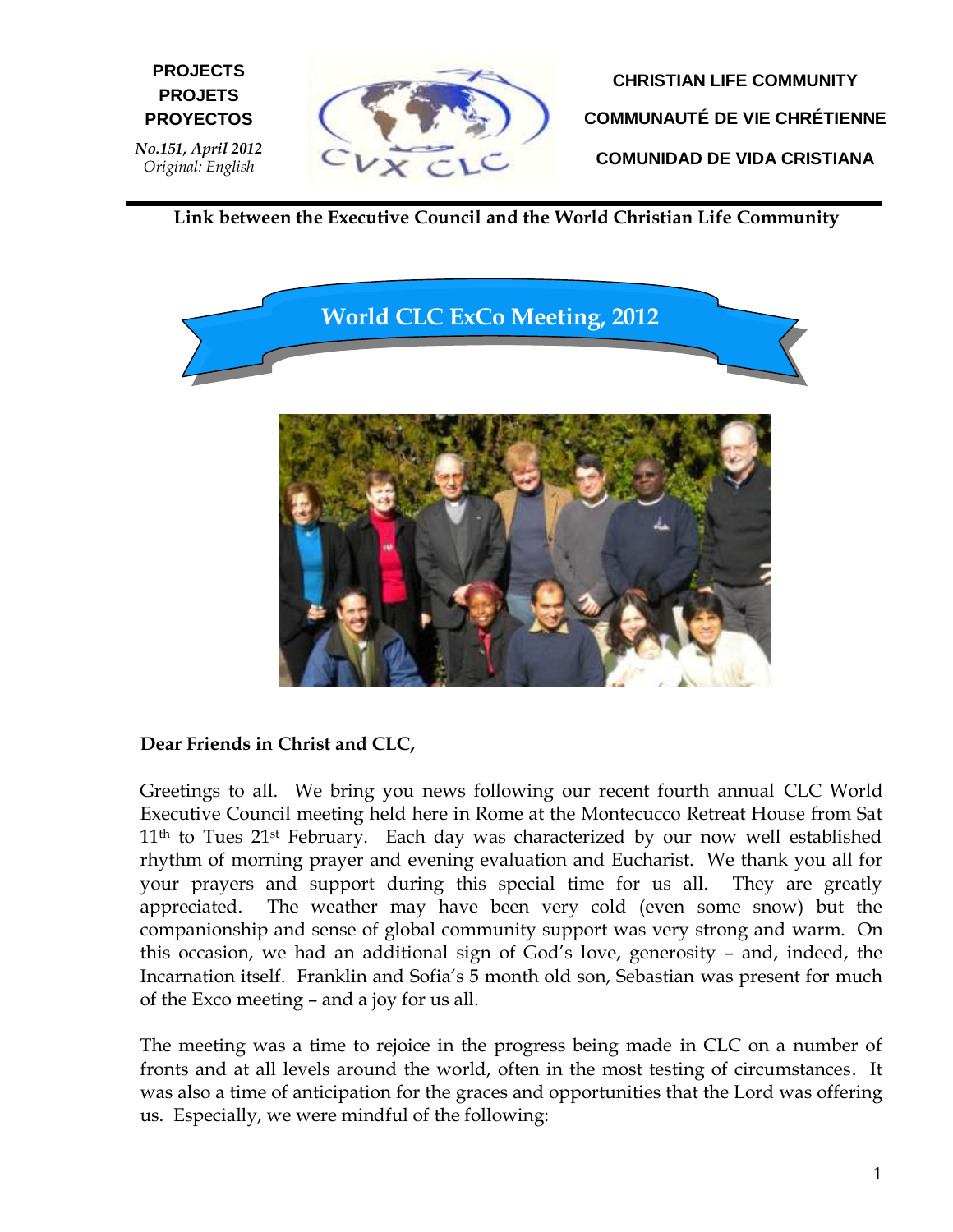- The immanence of our forthcoming World Assembly 2013 in Lebanon with the unique circumstances in place and time that it presents.
- $\bullet$  The 450<sup>th</sup> anniversary of CLC and Ignatian Lay communities
- The progress with the "Apartment Project", a further sign of CLC growth, maturation and generosity.
- The further development of our Advocacy and Networking initiative.
- The reports from around the world of CLC life and spirit being lived in daily life.
- The progress with our financial management efforts.

We give thanks for how matters proceeded – with openness and trust and a spirit of service.

#### **CLC around the world**

Our Exco meeting began with a series of reports and discussions of CLC life around the globe. No report here can do the subject full justice. Suffice it to say that we are left with a sense of a depth of CLC community life, of personal growth, and a commitment to apostolic effort where opportunity presented itself.

Of particular interest was the *All Africa* Assembly held in November 2011. This Assembly took place in Douala, Cameroon and was attended by 31 delegates from 13 countries. It was a considerable achievement given the language differences to be accommodated and the costs and difficulties for many countries to attend. The outcome of the Assembly included the following priorities: family, preparation for marriage, ministry to the divorced, youth, and the marginalized. A Coordination Team has been established to help in the implementation and continuity of leadership.

Other Regional activities include quarterly transnational virtual meetings among *Latin American* national communities on various matters including the next generation of the Magis program, post Fatima reflections, advocacy and social commitment, new structures and communications, and more recently a virtual regional formation program on "The political dimension of our social commitment as CLC in Latin America". Support for new communities in Guatemala and Honduras continues.

Elsewhere, the *Asia/Pacific Region* continues to grow in number and depth. They seek to continue to implement the goals of their 2010 Regional Assembly having established their coordinator, their website and now seeking further progress with other goals, eg formation. Typical apostolic works include ministering to refugees, youth, and the poor. In most countries, a special challenge is faced by the Christian faith being very much a minority faith in a sometimes quite hostile environment.

CLC, in the *Middle Eastern Region*, faces special challenges at the moment due to some political instability in the Region. Nevertheless, we are encouraged by reports of various works, especially formation programs, and the commitment and generosity of Lebanon, to continue with our proposed World Assembly there in 2013 (see later in this report).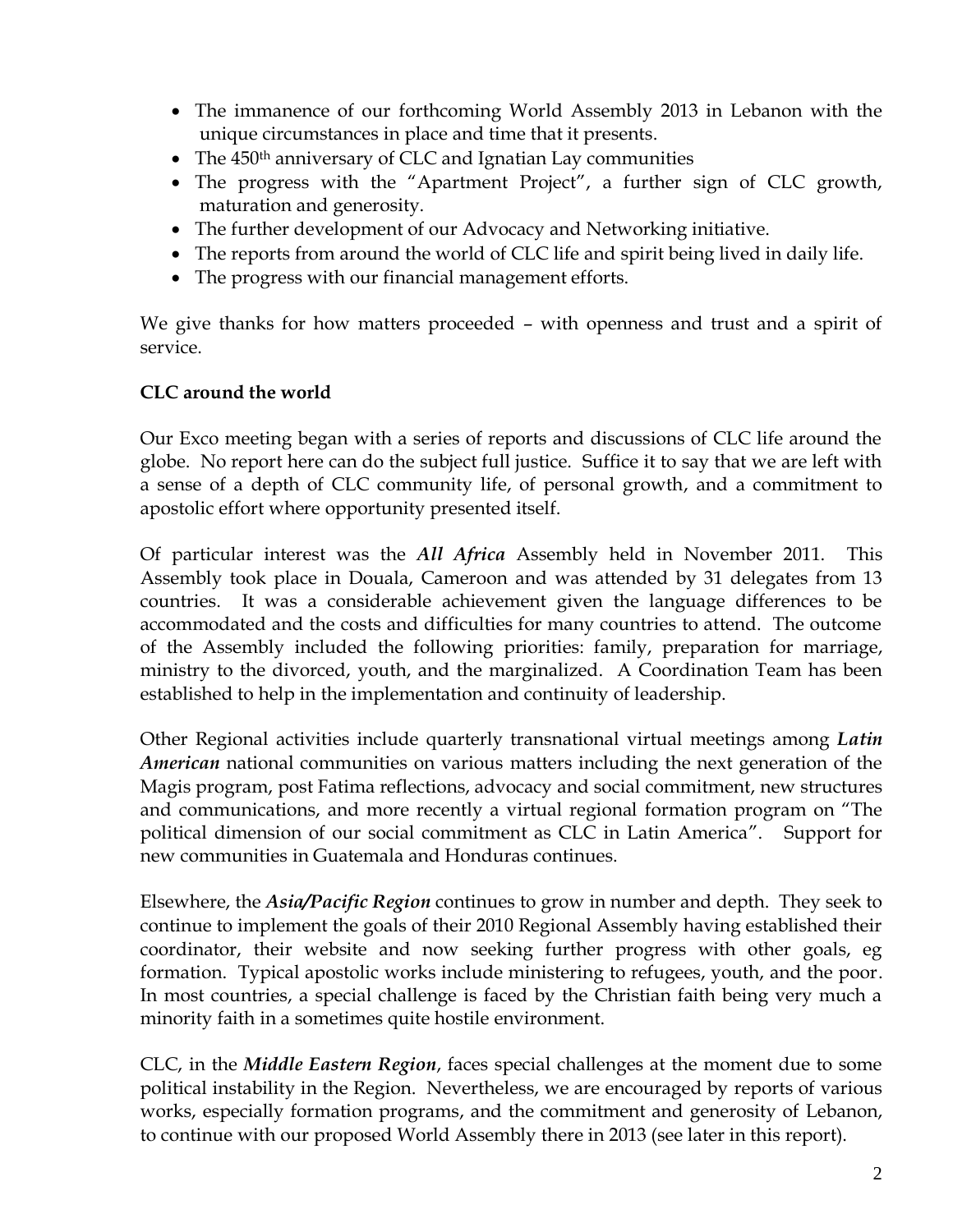The *European Region*, containing some strong national communities, continues its apostolic commitment both within Europe and beyond. CLC continues to grow in the Eastern part of the continent (as in Slovakia, Latvia or Romania). These communities are requiring some special assistance, especially those in their early stages of development and seeking global incorporation.

While the *North American Region* is not as formally organized yet as some other CLC Regions, we heard encouraging reports about member countries. Canada (English speaking) continues work on the second stage of its formation program. Together, with Canada (French speaking), both continue their support work in Haiti. CLC (USA) is embarking on an important review of its structures seeking to promote a more integrated national community.

#### **Finances**

 $\overline{a}$ 

It was pleasing to receive a finance report showing a steadily improving situation. Over recent years, a number of strategies have been employed to stabilize our financial situation. Although the current modest surplus can be accounted for by the extra issue of Progressio in 2011, the result is still good. We expect to be able to report favourably to the next World Assembly. These strategies and the generosity of the world CLC community reflect a commitment to the recommendations of previous recent world assemblies about financial co-responsibility. Work is continuing on this matter.

An online payment tool has been installed in our website. This tool will make it easier to transfer contributions (dues, Progressio subscriptions, donations, etc) to world CLC accounts. (See more details in [http://www.cvx-clc.net/l-en/contributions.html\)](http://www.cvx-clc.net/l-en/contributions.html)

#### **The Accommodation Project**

The "Accommodation Project" has been proceeding very satisfactorily. The goal to cover all direct (sale) and indirect (eg taxes) costs for the Apartment was  $\epsilon$ 330,000. At the time of the Exco meeting,  $\epsilon$ 213,000 was in hand; a further  $\epsilon$ 40,000 is promised in the near future, with the balance being met by further late donations (contributions still welcome) and a generous interest free loan.<sup>1</sup>

While we are deeply appreciative of the very substantial donations from a few national communities, we are equally appreciative of those smaller donations from other national communities and individuals for whom their contribution has been at some sacrifice. We can truly say that the acquisition of the Apartment is the result of a global communal effort by CLC and is something with which every CLC member can identify.

<sup>&</sup>lt;sup>1</sup> Please see the CLC world website for the latest updates. www.cvx-clc.net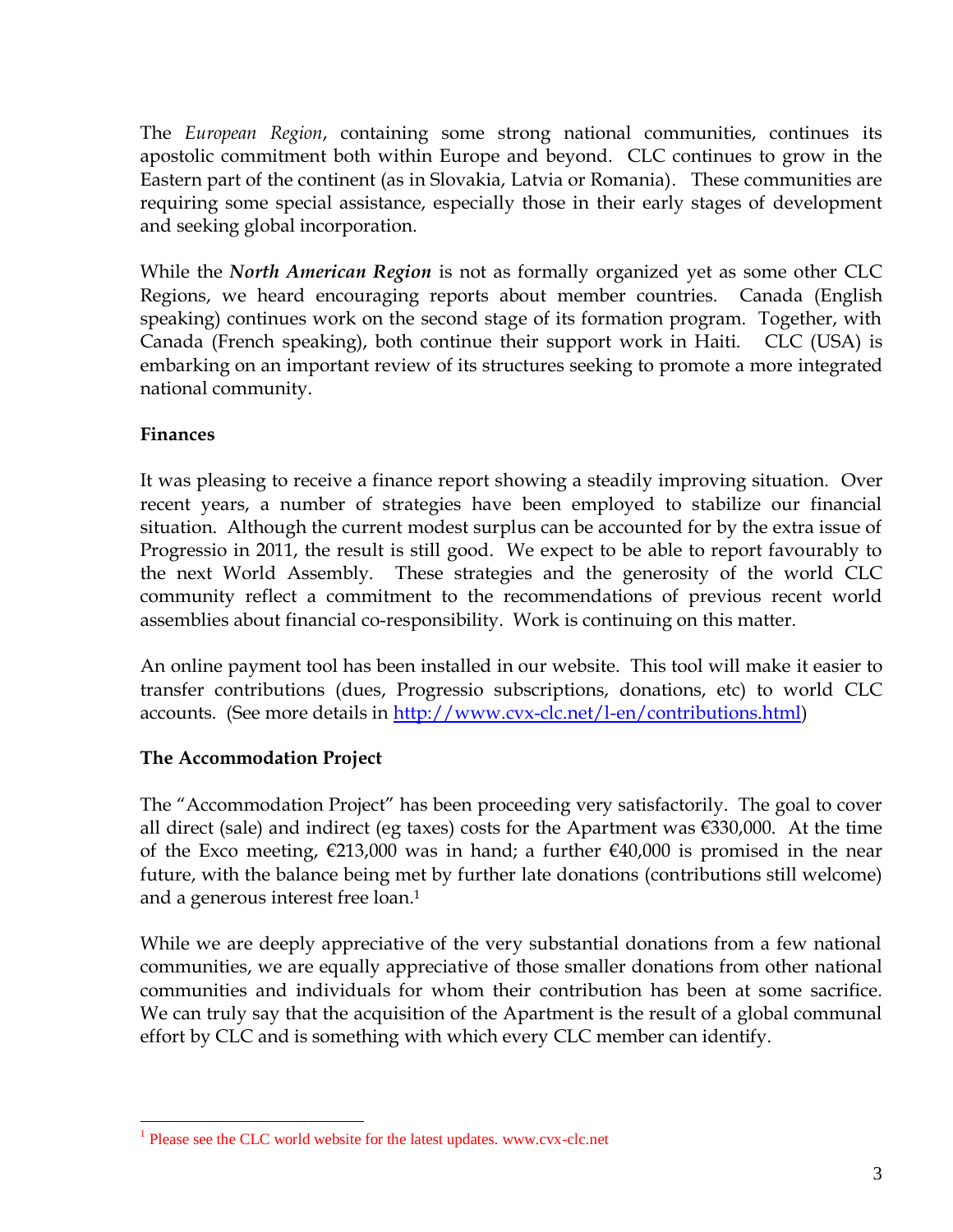We are pleased to report that the decision to name the Apartment after one our most significant past Executive Secretaries, "Josée Gsell" (b. France, 1925-1999), has been very widely endorsed. In doing so, we acknowledge Josée's great contribution to the early life and growth of CLC.

## **Apostolic Fund**

Work continues on the development of this fund. We expect to complete guidelines over the next few months. In the meantime, pilot projects have been approved in Ecuador and Rwanda. Also, some humanitarian aid has been sent to Sudan (now South Sudan).

#### **Our 450th anniversary**

In 2013, we celebrate the  $450<sup>th</sup>$  anniversary of the establishment of CLC and its predecessor, the Marian Congregations (also known as the Sodalities in some countries). Celebrations are planned for 2013 and you will be advised of these soon, after due consultation. Many suggestions have been made for celebrations at all levels – international, national and more locally, stressing also more than four centuries of lay collaboration with the Society of Jesus and others in the Ignatian family. At the international level, thought has been given to a pilgrimage (along the route followed by Fr Jean Leunis SJ on his journey from Brussels to Rome), to a special commemorative Mass with the Jesuits in Rome, to a paper being a reflection on our history and identity and more. Consultation with national communities will begin on this soon. The next issue of Projects will give a more complete orientation towards the importance of this anniversary for us today and possible ways of commemoration.

# **Next CLC World Assembly, Lebanon, 2013**

Following wide consultation, Lebanon was earlier decided upon as the venue for the next CLC World Assembly (2013). At this meeting, Exco put in place the processes needed to facilitate all that is required. In doing so, we were especially conscious of the historical significance of the location (Lebanon), of our  $450<sup>th</sup>$  anniversary occurring in the same year, of the need for sensitivity to where the Holy Spirit is drawing us in the future and the many other matters you have drawn to our attention both at Fatima and since. As fruit of our discernment, we decided on the following theme: "From our Roots to the Frontiers". By now, national communities will have received an advice officially convoking the next CLC World Assembly, raising the matter of national delegations and future World Exco nominations and initiating a process of preparation and reflection. Our World CLC day in 2013 will be focused on our Assembly and the celebration of the 450 years anniversary.

#### **Advocacy and Networking**

Work continued on the conceptual development and practice of CLC advocacy and networking. In particular, we see CLC advocacy as part of the apostolic processes of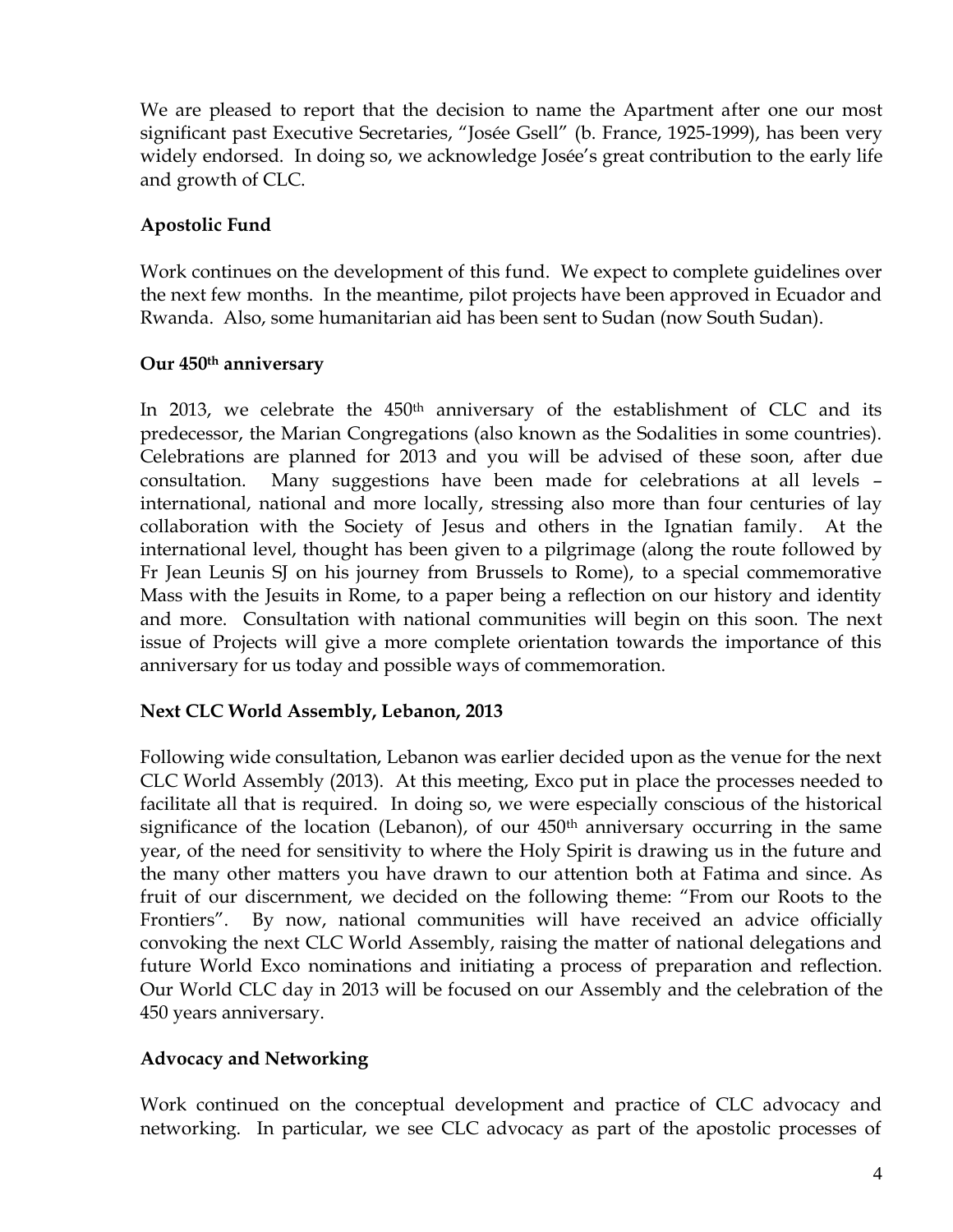service, accompaniment, and advocacy. As such, advocacy is therefore not just a topdown process but one intimately linked to people's suffering and needs as experienced at a personal level. CLC advocacy therefore is part of an integrated response (according to our General Principles and Assembly mandates) seeking to address both immediate needs and wider systemic causes developing advocacy from the concrete involvement on the spot (bottom-up approach).

To achieve this goal, we, as CLC, need to collaborate among ourselves (even globally) and with other like-minded organisations, especially the Society of Jesus. An example of this was our recent initiative directed at the low education expenditure levels of the Dominican Republic. CLC participation was from 30 countries of 5 continents – results have been encouraging already. Through such efforts, we also learn to refine our intervention strategies.

Encouraged by these results, we now seek to address further important initiatives. One relates to "Ecology", one of our priorities. An area of global ecological significance is the Amazon Jungle. Impacts there (particularly of the extraction industries) will have significant implications for water resources, biodiversity, global ecosystems and human habitation. Some of these implications will extend for many generations ahead and across national and even continental boundaries. In the near future, CLC will be investigating the possibility of collaborating with the Society of Jesus in an Amazon advocacy project in which CLC national communities would be invited to participate as discerned at the regional and national levels. If this option is taken, this project will include processes of education, discernment, dialogue and joint action as seen appropriate. CLC would also engage its restructured UN working groups and national links to facilitate this process. Additionally, we will look for ways to encourage CLC members, especially those working in the field of education, to use their possibilities for promoting our concerns. We will keep you informed of developments.

#### **Communications**

Exco noted the ongoing improvement in the CLC website in terms of the quality, variety and presentation of material. Further structural changes are being made to encourage community engagement and awareness around the world. Consideration is also being given to making Progressio available online, including back issues. We appreciate the issues involved here. Our objective is to widen access without disadvantaging any existing subscribers. As our website is constantly being updated, we urge regular visitation and the sending in of news material and considered articles for uploading. There is also a busy publication schedule ahead in 2012 as we approach our World Assembly in 2013 and our 450<sup>th</sup> CLC anniversary. Finally, we encourage national communities to visit our channel on YouTube <http://www.youtube.com/user/cvxclc> and to send us any videos you would like to share with the CLC worldwide community.

#### **Standing Orders Review**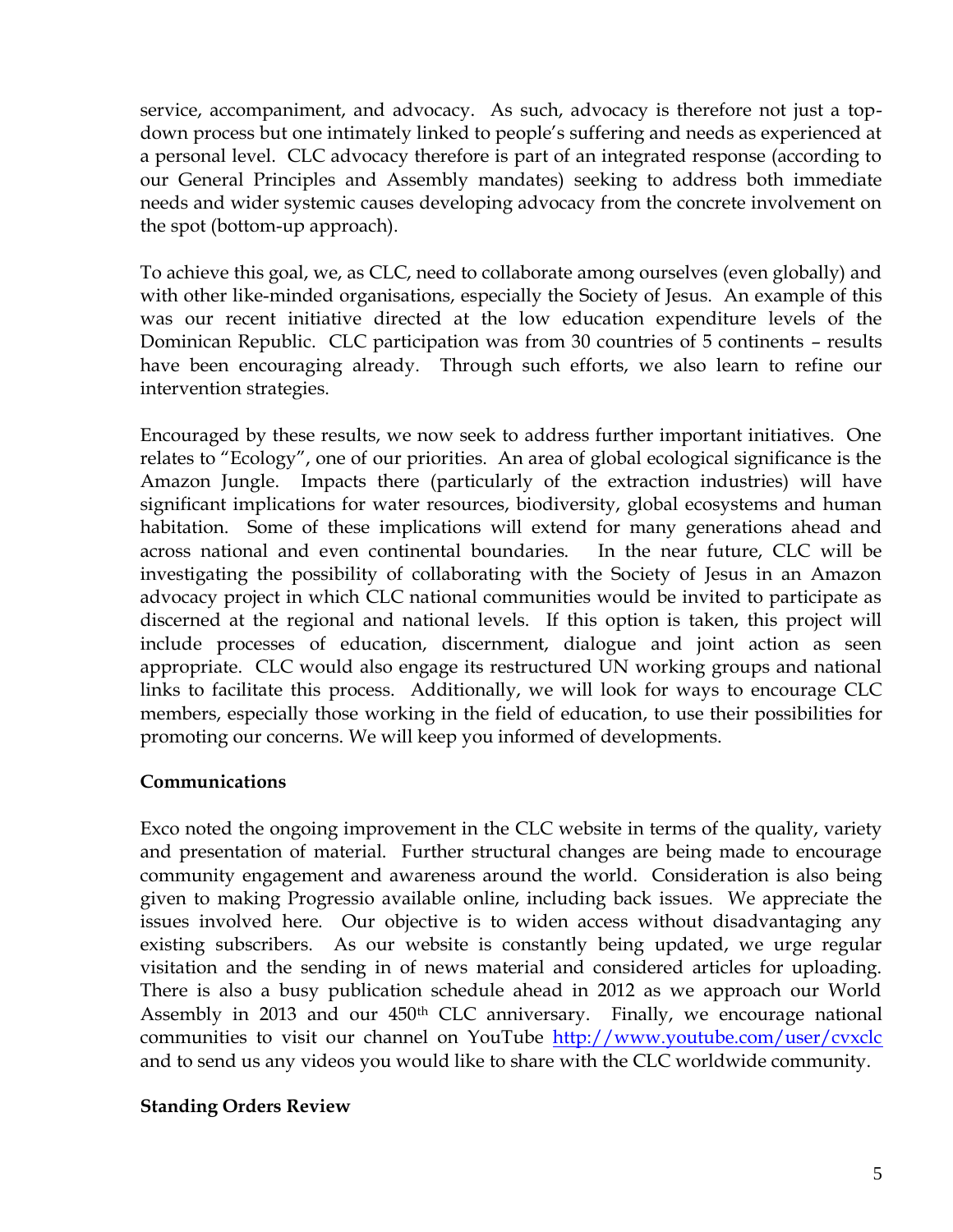The Exco took the opportunity to review sections of the CLC Standing Orders relating to the role of an accompanying God-parent community, criteria for acceptance into the CLC world community and the requirements to attend a CLC World Assembly as an Observer. Together, these Standing Orders now more clearly define these roles and expectations and should be more helpful for those national communities (and future ones) now seeking acceptance to the CLC world community. An updated version of these Standing Orders will be placed on the website soon.

### **Meeting with Fr Nicolás SJ**

Exco appreciated the opportunity to meet with Fr Adolfo Nicolás SJ, General of the Society of Jesus and the CLC World Ecclesiastical Assistant, on a number of issues. Discussion addressed the following:

- Reflections on the CLC/SJ collaboration: Fr Nicolás suggested it would be helpful to have a map of the nature of CLC/SJ collaboration around the world.
- Structural changes in the Jesuit Curia: Fr Nicolás discussed the reality confronting the Jesuits about numbers and the need for a new vision. New Centres were being established along apostolate as well as geographical lines (see [www.sjweb.info\)](http://www.sjweb.info/)
- Discussion then addressed discernment of mission: At a personal level, how important it is to transform one's profession into one's mission and vice versa, ie seeking a convergence of the two. Within an institutional environment, it is becoming more important to make discernments at a Regional level. As a way into this discernment, Fr General suggested addressing such questions as: "Which world realities touch the heart of CLC people there?" or "Which questions stay with us?" Also discussed was the worthiness of personal "vocation", be it clerical or lay.

#### **Other CLC visits**

Exco had the pleasure to meet members from both the Euroteam (also meeting at Monte Cucco at the time) and members of the Italian CLC. With the Euroteam we discussed such issues as the 450 year anniversary of CLC, CLC Leadership and other matters. We heard inspiring accounts of the activities of CLC Italy, especially its various overseas apostolic works.

#### **Visit to the Pontifical Council for the Laity**

We were fortunate to have once again the opportunity to meet Cardinal Stanislaw Rylko, President of the Pontifical Council for the Laity. The first matter discussed was the CLC All Africa Assembly. Cardinal Rylko emphasized the importance of our efforts in this Region to create authentic new faith communities with deep roots, free of the superficialities sometimes seen elsewhere. He urged us to actively participate in the forthcoming Pan-African Congress of Catholic laity to be held in Cameroon in September 2012. The CLC 450 year anniversary was also mentioned. The Cardinal emphasized the importance of this occasion as a time of gratitude, a time of grace, a time to review our